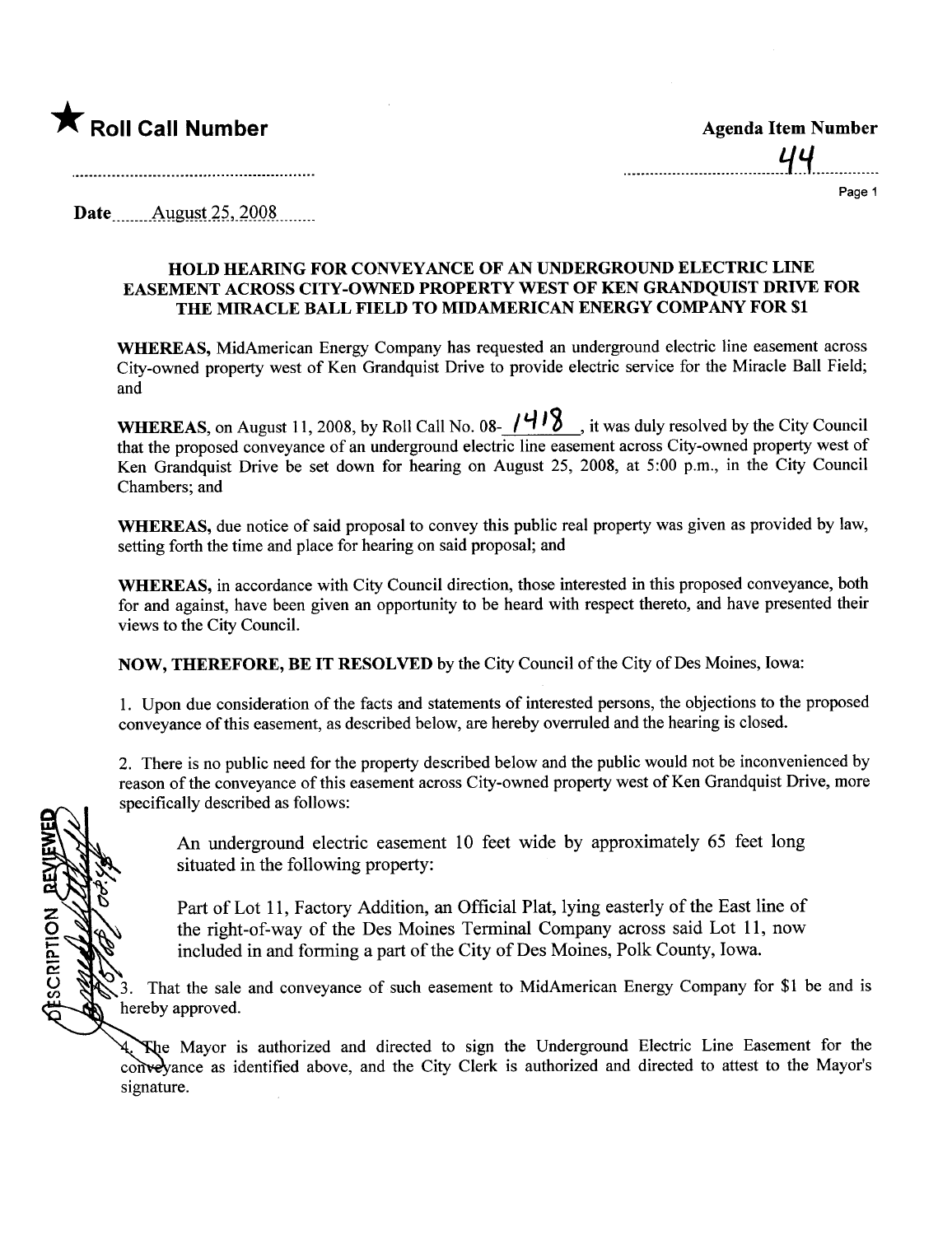

| <b>Agenda Item Number</b> |
|---------------------------|
| UU                        |

Page 2

Date<sub>.......</sub>...August 25, 2008........

5. The City Clerk is authorized and directed to forward the original of this Easement, together with a certified copy of this resolution and of the affidavit of publication of the notice of this hearing, to the Real Estate Division of the Engineering Department for the purpose of causing said documents to be recorded.

6. The Real Estate Division Manager is authorized and directed to forward the original of the Easement, together with a certified copy of this resolution and of the affdavit of publication of the notice of this hearing, to the Polk County Recorder's Office for the purpose of causing these documents to be recorded.

7. Upon receipt of the recorded documents back from the Polk County Recorder, the Real Estate Division Manager shall mail the original of the Easement and copies of the other documents to the grantee.

8. There will be no proceeds associated with the conveyance of this underground electric line easement.

Moved by to adopt.

APPROVED AS TO FORM:

 $\epsilon$  /  $n$  in  $\epsilon$ 

Glenna K. Frán Assistant City Attorney

| <b>COUNCIL ACTION</b> | <b>YEAS</b> | <b>NAYS</b> | <b>PASS</b> | <b>ABSENT</b>   | <b>CERTIFICATE</b>                                                                                                                                     |  |  |  |
|-----------------------|-------------|-------------|-------------|-----------------|--------------------------------------------------------------------------------------------------------------------------------------------------------|--|--|--|
| <b>COWNIE</b>         |             |             |             |                 |                                                                                                                                                        |  |  |  |
| <b>COLEMAN</b>        |             |             |             |                 | I, DIANE RAUH, City Clerk of said City hereby                                                                                                          |  |  |  |
| <b>HENSLEY</b>        |             |             |             |                 | certify that at a meeting of the City Council of<br>said City of Des Moines, held on the above date,<br>among other proceedings the above was adopted. |  |  |  |
| <b>KIERNAN</b>        |             |             |             |                 |                                                                                                                                                        |  |  |  |
| <b>MAHAFFEY</b>       |             |             |             |                 |                                                                                                                                                        |  |  |  |
| <b>MEYER</b>          |             |             |             |                 | IN WITNESS WHEREOF, I have hereunto set my<br>hand and affixed my seal the day and year first<br>above written.                                        |  |  |  |
| <b>VLASSIS</b>        |             |             |             |                 |                                                                                                                                                        |  |  |  |
| <b>TOTAL</b>          |             |             |             |                 |                                                                                                                                                        |  |  |  |
| <b>MOTION CARRIED</b> |             |             |             | <b>APPROVED</b> |                                                                                                                                                        |  |  |  |